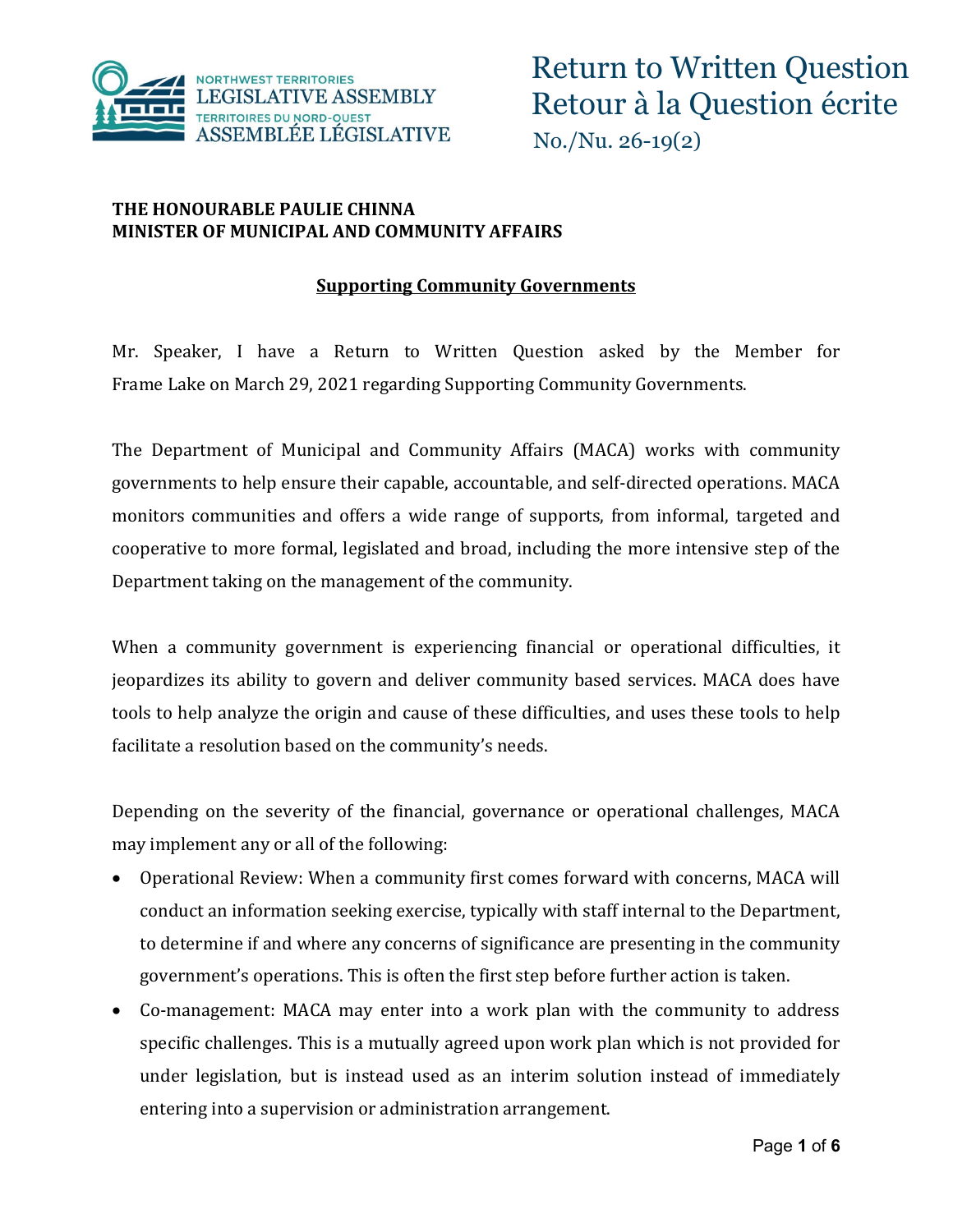- Supervision: MACA may place a community government under supervision. This involves the hiring of a Municipal Supervisor to work with Council and the Senior Administrative Officer to resolve issues. This tool is typically used where issues are of an operational or management nature.
- Administration: MACA removes Council, and possibly the Senior Administrative Officer (SAO), and appoints a Municipal Administrator to take control of all community operations. This tool is significant and typically signals substantial governance issues and an inability or unwillingness of the council to solve the issues. The Municipal Administrator's job is to stabilize operations and prepare for the eventual return of an elected Council.

Since 2016-2017, the following communities have entered into or concluded their co-management, supervision, or administration agreements with the Department. Due to the nature of these agreements, which are typically financial or governance-related, MACA is unable to share any specific details of each community's arrangement:

- Enterprise
- Fort Good Hope (K'asho Got'ine Community Charter)
- Fort Liard
- Fort Resolution
- Fort McPherson
- Norman Wells
- Paulatuk
- Tsiigehtchic.

Over the last five years, no staff, employed either by MACA or any other GNWT department, has been seconded or assigned to support a community during a vacancy of a Senior Administrative Officer (SAO) or Finance Officer position.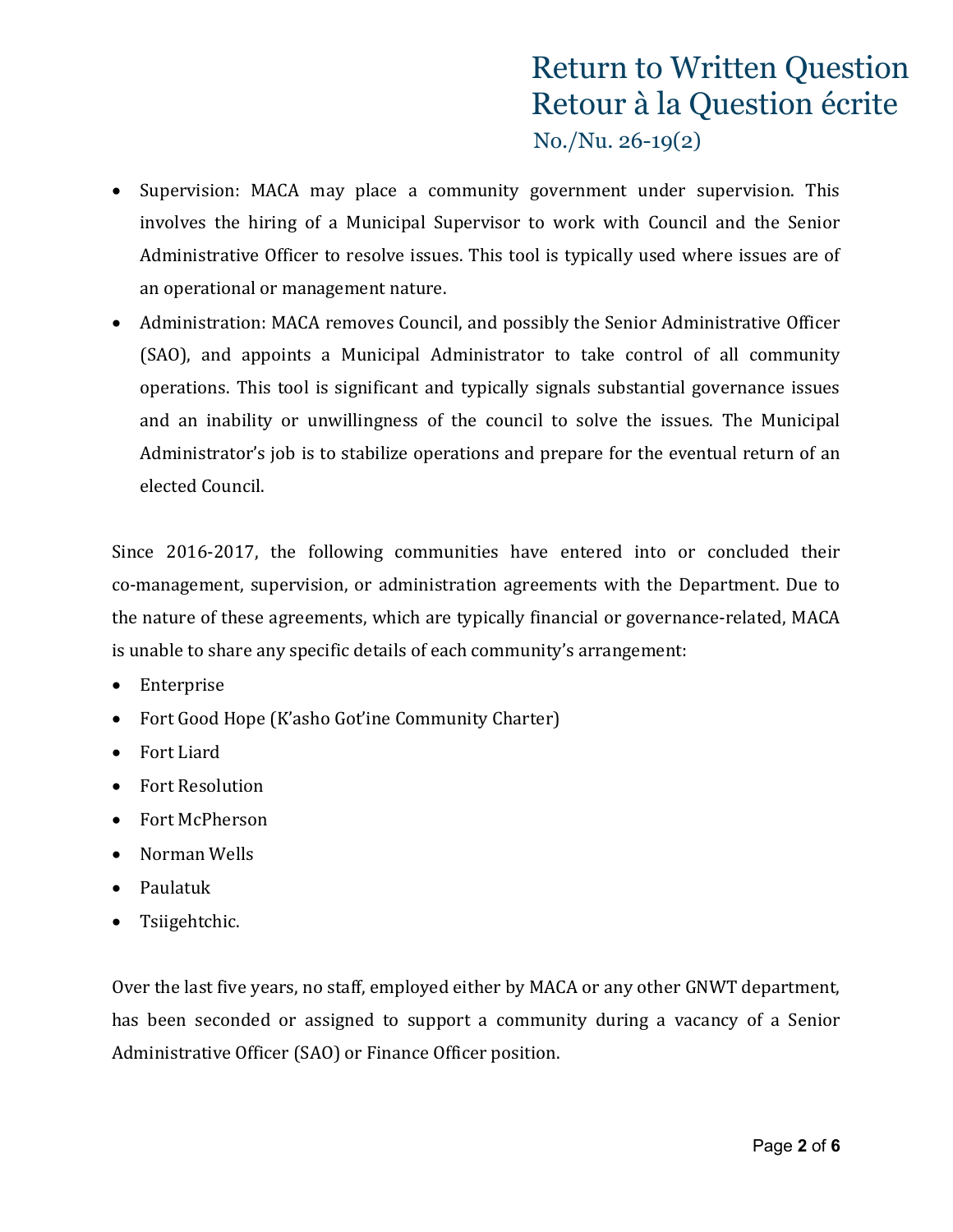Although there is no official secondment, the Department continues to support the person identified as the Acting SAO or finance officer on a daily basis and assists with community government matters as needed.

Additionally, the Department has the ability to provide some funding support to a community government if they are in need of procuring external financial services for short term contracts to help them with their financial processing activities. Further support is provided in these circumstances by MACA's community financial services section by supporting the analysis and review of financial information for council decision making.

When there is a vacant SAO position, the appropriate MACA regional office will reach out to the Council to offer their support in filling this critical position. When supporting the Council with this, the Northwest Territories Association of Communities (NWTAC) "Hiring your Senior Administrative Officer or Band Manger" toolkit is a resource often used by the Council to assist in their decision making processes.

The regional office will support the Council with creating the job advertisement, identifying where the job will be posted, developing screening criteria, developing interview questions and providing potential reference check questions. If desired, the Council may request that MACA staff sit on the interview committee which they may, however, the MACA staff member does not have any decision-making authority during the hiring process. The Finance Officer position is hired by the SAO, and they may request support from the Department throughout the hiring process.

The School of Community Government (SCG) offers learner-centred adult education in the form of its programs and services which are specifically tailored to community government employees who are looking for opportunities to build their skills and competencies while they work full time.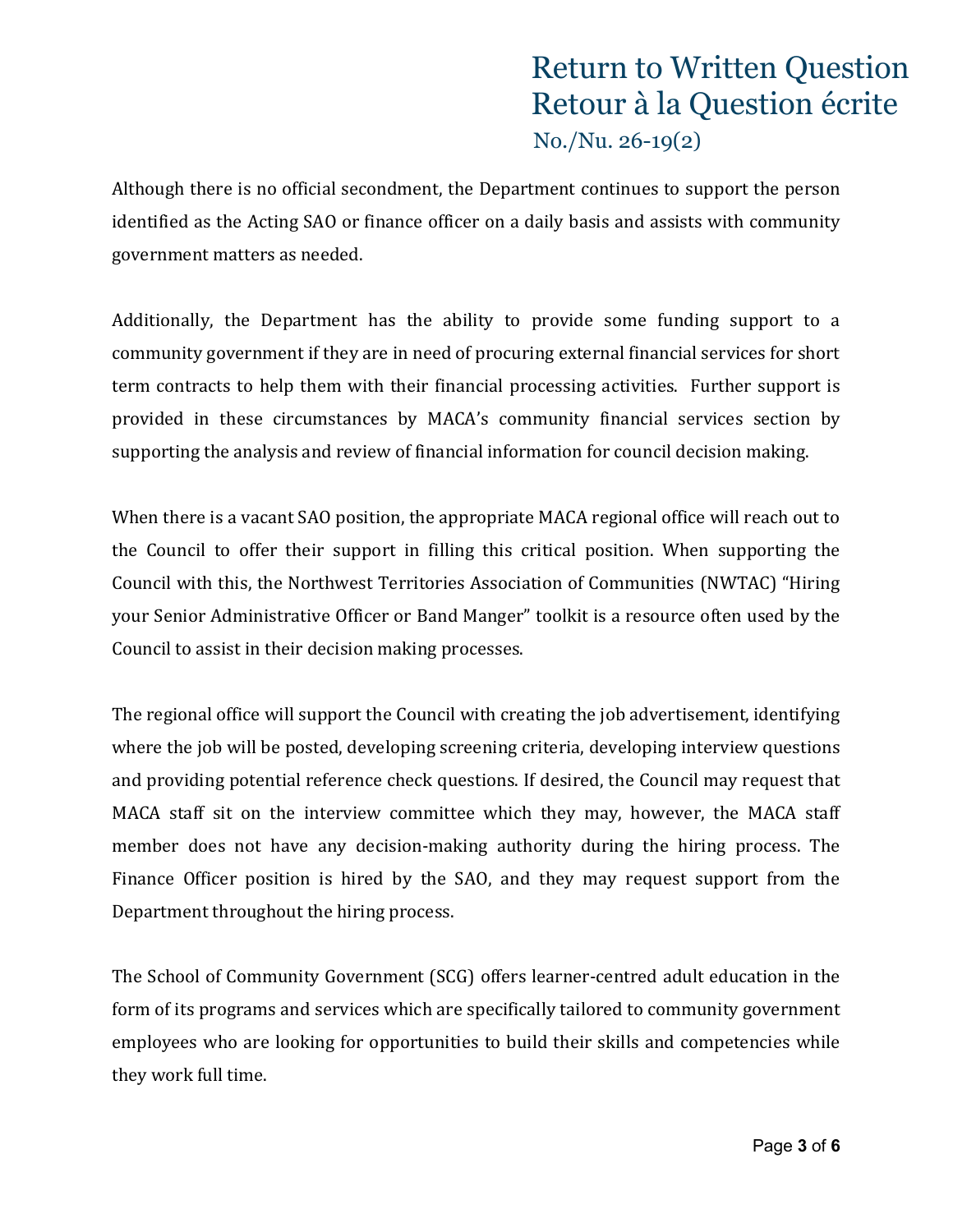The SCG provides training opportunities and support in six areas of community government operations: Finance and Administration; Public Works; Recreation; Public Safety; Planning, Building and Development; and Governance.

Training and development opportunities are available online in both self-directed and instructor-led forms. The SCG, through these programs, provides support to community governments in areas of governance, strategic planning, human resource development, occupational certification programs, and a variety of courses.

In 2019-2020, the SCG hosted 19 learning events for Senior Administrative Officers accessed by approximately eight learners. These learning events were delivered on-line, video lecture, through self-directed courses, and webinars.

The SCG also hosted 13 learning events intended for Finance officers. These were delivered on-line and in class-room delivery style. Approximately 15 individuals participated.

As a result of COVID-19 and in-person restrictions, the SCG will continue to deliver the majority of courses in an online or virtual classroom environment for the immediate future.

Emergency First Responder (EMR) training can be delivered in person following approved COVID-19 protocols; however, the class size is significantly reduced.

In 2020-2021, there were no courses delivered through the classroom format; however, 13 on-line courses and seven webinars targeted towards SAOs were completed by community government staff. Five webinars for Finance officers were also delivered.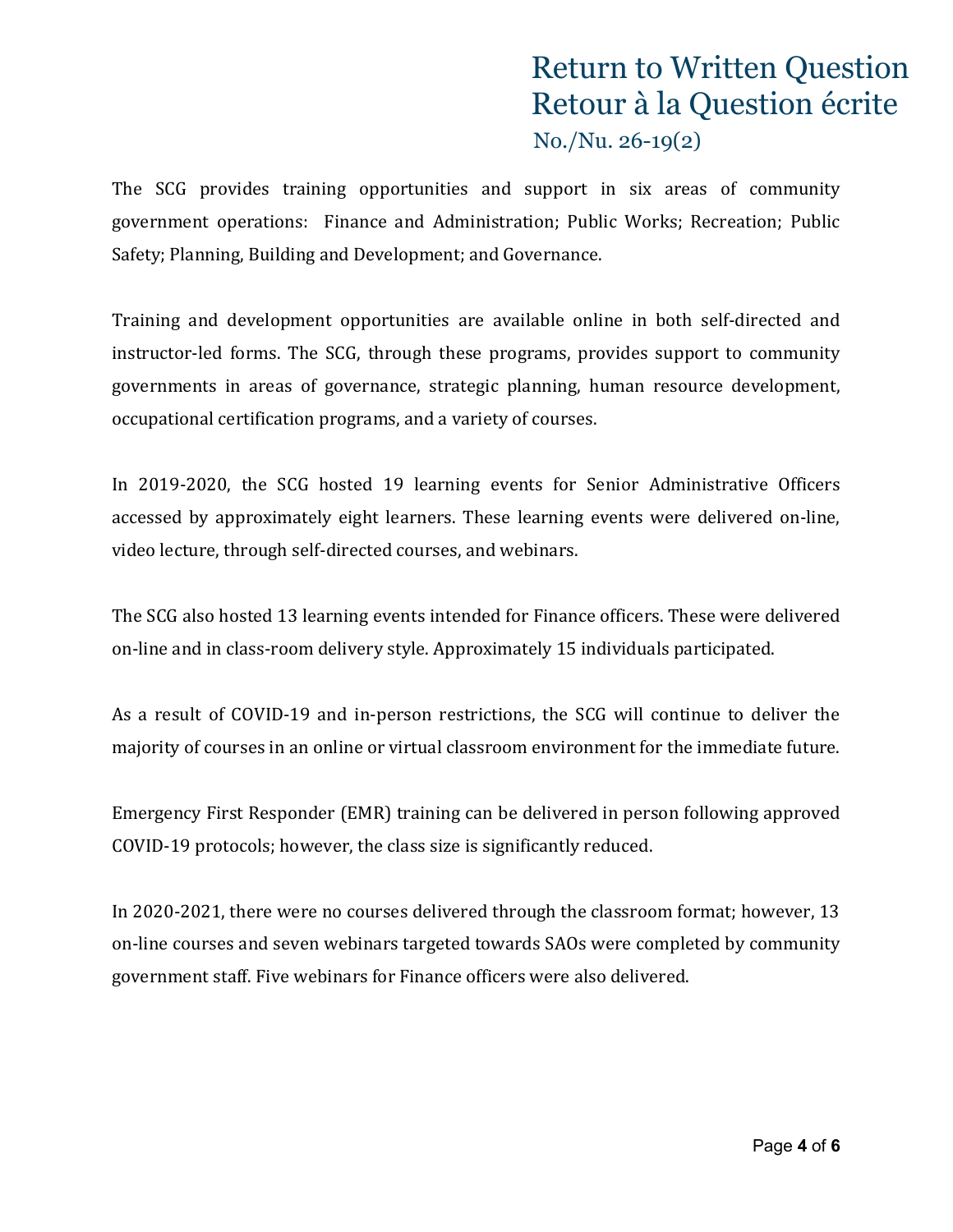The SCG also administers the Advancing Local Government Administrators Program (ALGAP). ALGAP is aimed at recruiting, training, and retaining local government administrators (LGAs), and provides up to \$565,000 annually in funding assistance to eligible communities for new and existing senior administrative officers within the following three categories:

- Investing Locally (Category One): Community governments with a vacant LGA position;
- Succession Planning (Category Two): Community governments with an LGA on staff, but who plans to retire or leave the position within two years; and
- Skill Building and Occupational Certification (Category Three): Community governments with an active LGA who wants to pursue Occupational Certification or requires assistance for training to achieve specific skills.

The program has supported 30 Category One and Two applicants, and 26 Category Three applicants since its establishment in 2010. ALGAP participation in 2019-2020 included participants from Hay River, Gametì, Enterprise, Fort Providence, and Fort Simpson. Community Governments who are most recently graduating students from the program include Fort Providence and Hay River. ALGAP participation for 2020-2021 to date includes LGAs from Fort Simpson and Tulita.